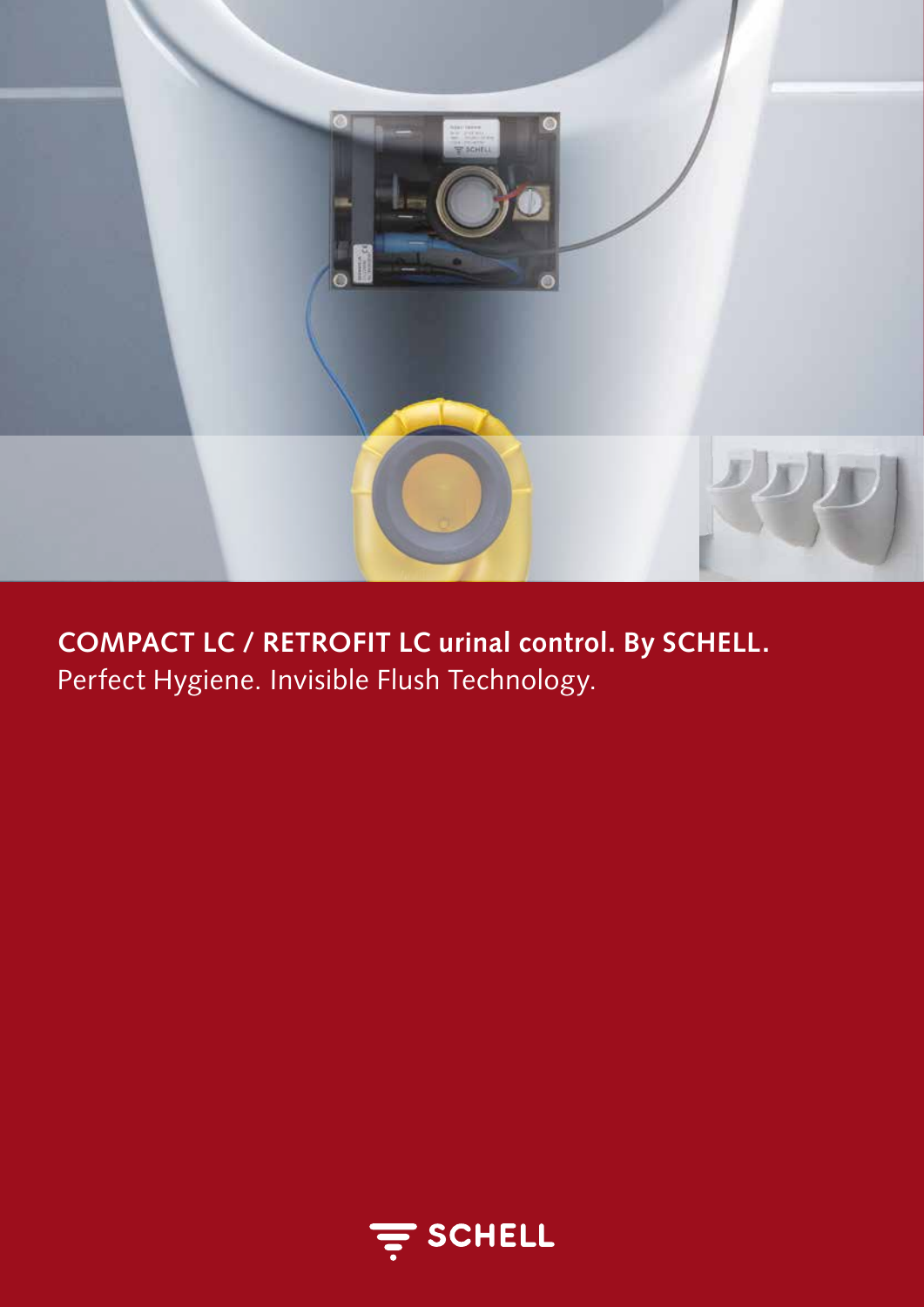# **COMPACT LC – The true hidden champion**

# **Universal use**

COMPACT LC can be combined with all ceramic and stainless steel bowls

# **Optimum cleanliness**

Flushing is automatically actuated after each use

# **Easy operation**

Concealed fitting can be installed flexibly and with easy access





# **Maximum hygiene**

Contact-free operation ensures hygiene safety for the user

# **Tried-and-tested technology**

In use all over the world for 10 years

# **Secure protection against vandalism**

No weak points due to concealed placement of fitting, sensor and power supply

# **Controlled water level**

Blockages of the siphon or low water level are detected and fitting reacts accordingly

**Responsibility for health. Made in Germany** www.schell.eu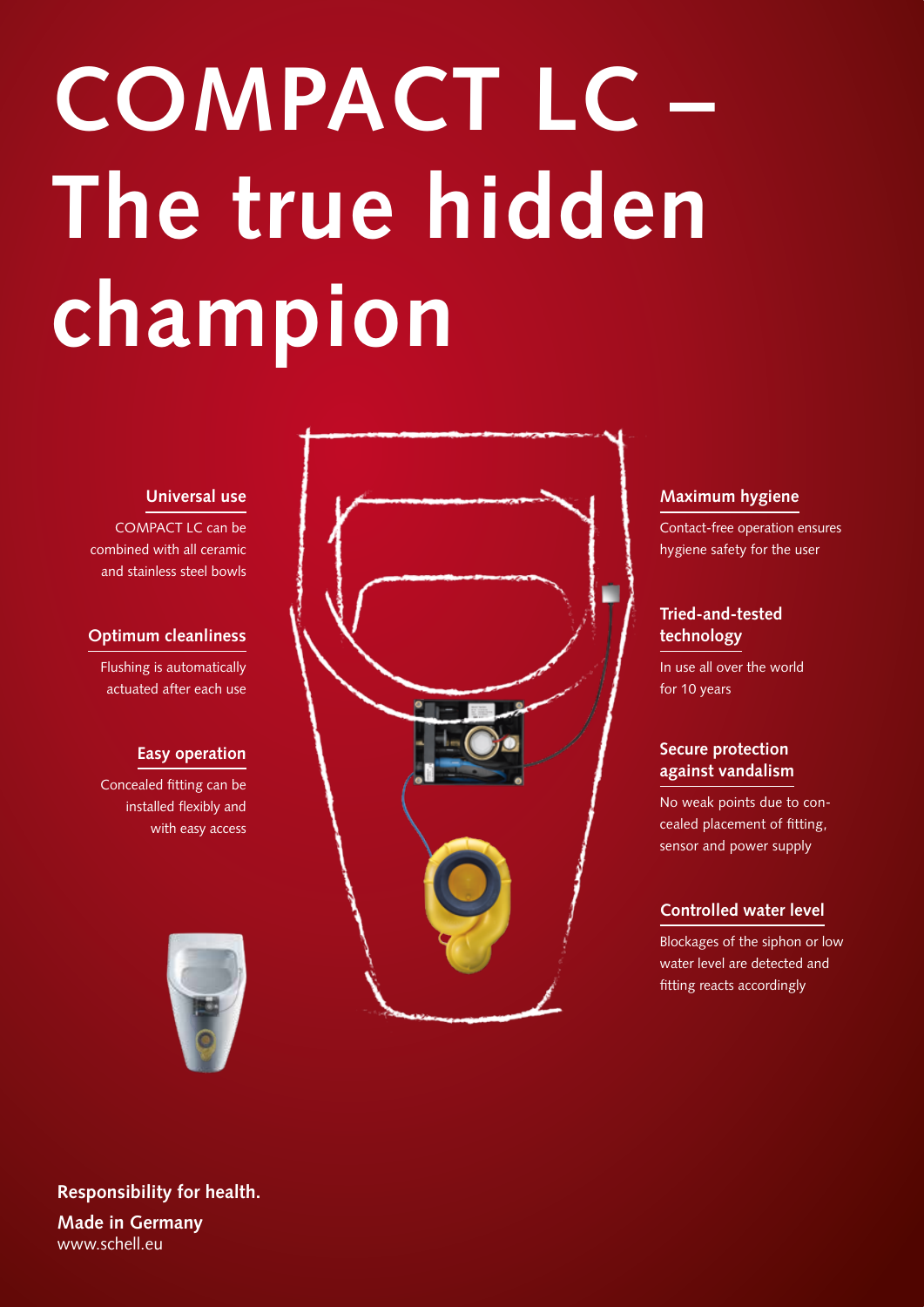Together with the COMPACT II urinal roughing-in set, the COMPACT LC control can be used universally for all urinal bowls, including stainless steel bowls. The fully encapsulated LC sensor is corrosion-proof and reliably detects the flushing need actuated by users, even when there are major urine deposits or scaling.

# **COMPACT LC**



# **The way it works:**

Essentially, the sensor in the siphon registers the temperature change in the siphon water and thus activates the flushing process. The temperature change is actuated by use of the urinal. The sensor also acts as an overflow protection (flooding) and prevents the siphon from drying out (build-up of odours).

# **Product features:**

- Universal siphon flush control for all ceramic and stainless steel bowls
- Urinal siphon with factory-fitted, encapsulated LC sensor
- Corrosion-proof sensor with flow and temperature detection in the siphon water
- E-module and power adapter (item no. 01 197 00 99) or e-module and battery compartment (item no. 01 196 00 99) for installation in the SCHELL COMPACT II concealed urinal flushing system/ COMPACT II LC urinal mounting module
- 3 flushing programs 3 servicing programs 1 diagnostic program\* (function check)
- Odour trap monitoring, even at low water level
- Automatic flush stop if drain pipes blocked
- In battery mode: acoustic signal when battery charge is low
- \* Setting and diagnostic program are carried out via reed contact and magnetic key (accessories)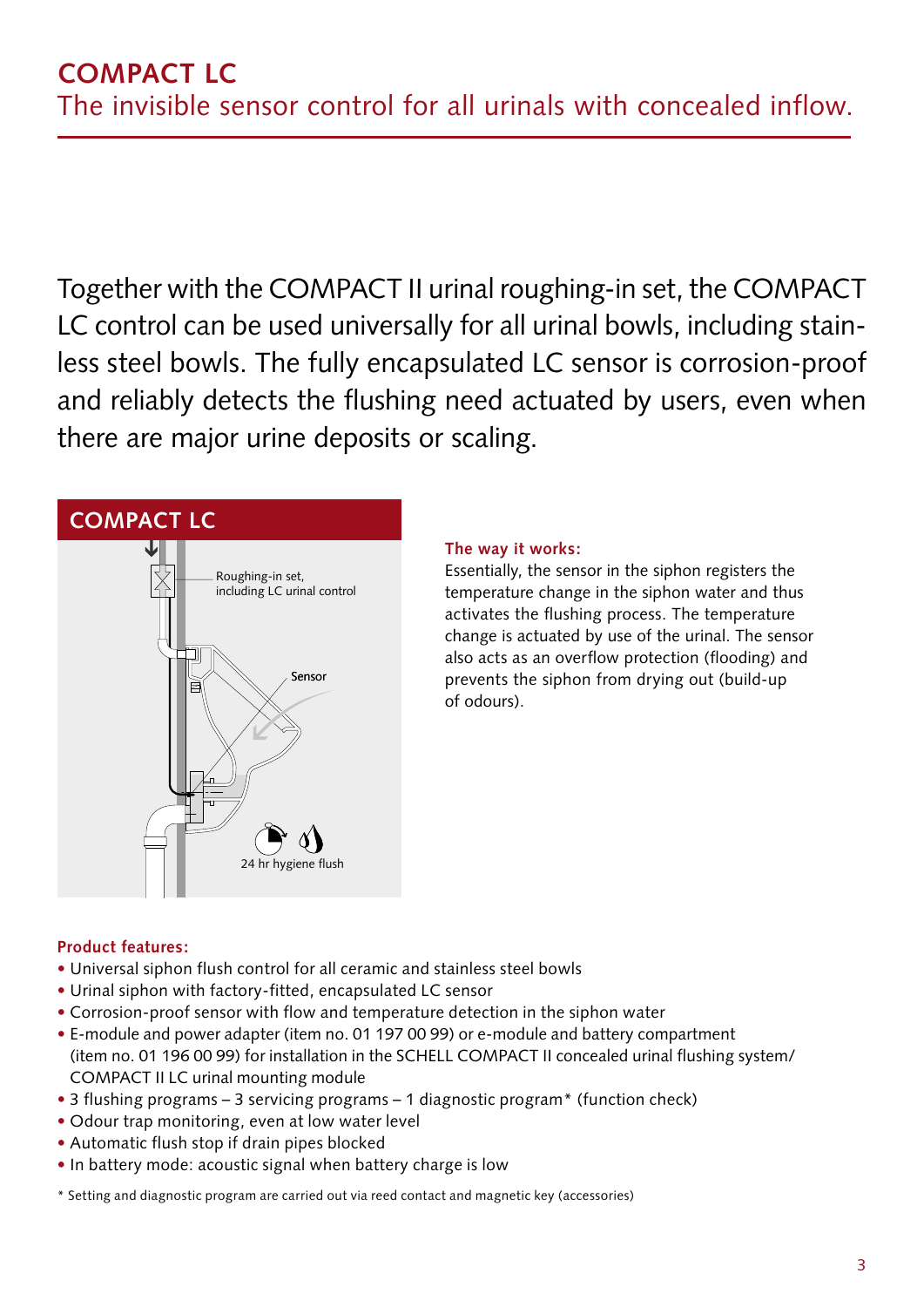# **Overview of advantages:**

- Equally suitable for ceramic and stainless steel bowls
- Flexible installation location of flush valve
- Choice of mains or battery operation
- Invisible installation
- Siphon/sensor factory checked
- Ready for use immediately after installation
- Hygienic, vandal-proof control
- Contact-free actuation
- Precise user detection via sensitive sensor technology, even with deposits
- Can easily be programmed via reed contact (accessories)
- Protection against siphon drying out and odour build-up
- Integrated overflow protection if siphon is blocked
- Stagnation and cleaning flush to maintain hygiene
- Water-saving thanks to automatic stadium mode and economy program if required

# **Areas of application:**

- Catering
- Hotels
- Sports facilities and stadiums
- Airports
- Administration buildings
- Industry and commerce
- Hospitals and care facilities
- Motorway service areas and camping sites
- etc.

\* Setting and diagnostic program are carried out using reed switch and magnetic key (accessories)

# **Flush valve installation location:**

• Invisible and freely selectable installation, e.g. above the urinal, in the false ceiling, in the maintenance passage or at foot level.



|  | Installation of water<br>line and roughing-in<br>set in the mainte-<br>nance room 2.5 m<br>extension cable<br>(accessories) | Installation above the<br>urinal bowl<br>Tile covering or<br>optional front cover<br>(accessories) |
|--|-----------------------------------------------------------------------------------------------------------------------------|----------------------------------------------------------------------------------------------------|
|  |                                                                                                                             | Installation behind<br>the urinal bowl                                                             |
|  |                                                                                                                             | Tile covering or<br>optional front cover<br>(accessories)                                          |

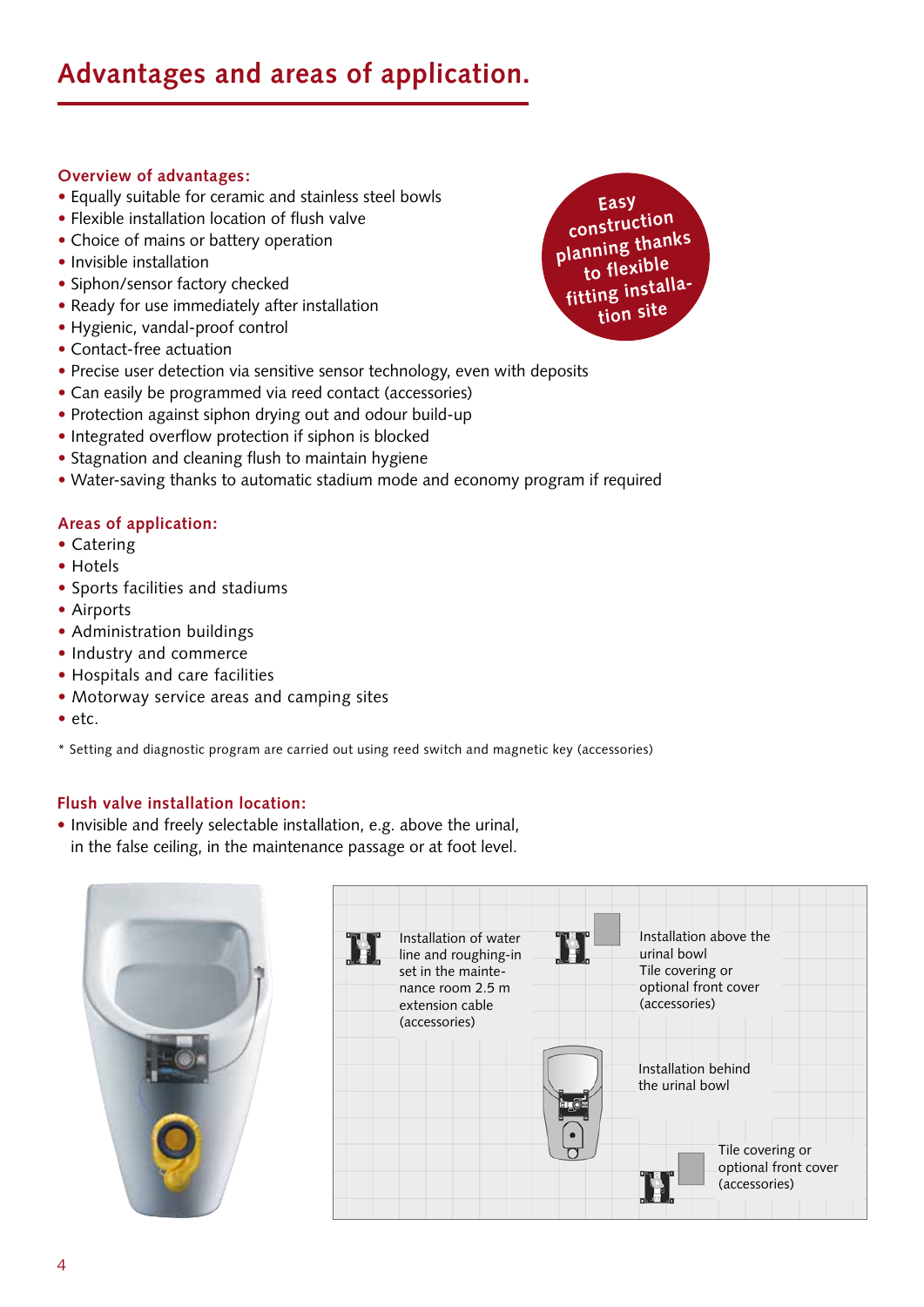# **Example calculation for cost saving.**

# **Cost-saving through hybrid control, motorway service area example** (Operating time 16 hours/day, opening times 320 days/year)

Hybrid flush =  $\frac{\text{Max. 4 flushes}}{\text{Hour}} \cong \frac{64 \text{ flushes}}{\text{Day}}$ 

- Max. flushing frequency: 64 flushes/day at 3 l flush volume (irrespective of the number of users)
- Max. flush volume/year: 61 m<sup>3</sup>
- Cost of drinking water (€5.35 /m3): €328.70

Comparative costs for normal urinal control

- With 2-litre flushing for the same operating time and
- Approx. 10 users/hr approx. flush volume/year
- Consumption:  $102 \text{ m}^3 \text{ } \cong \text{ } \text{\textsterling}545.70$ /year

# **Conclusion: possible saving of approx.** € **220 /year**

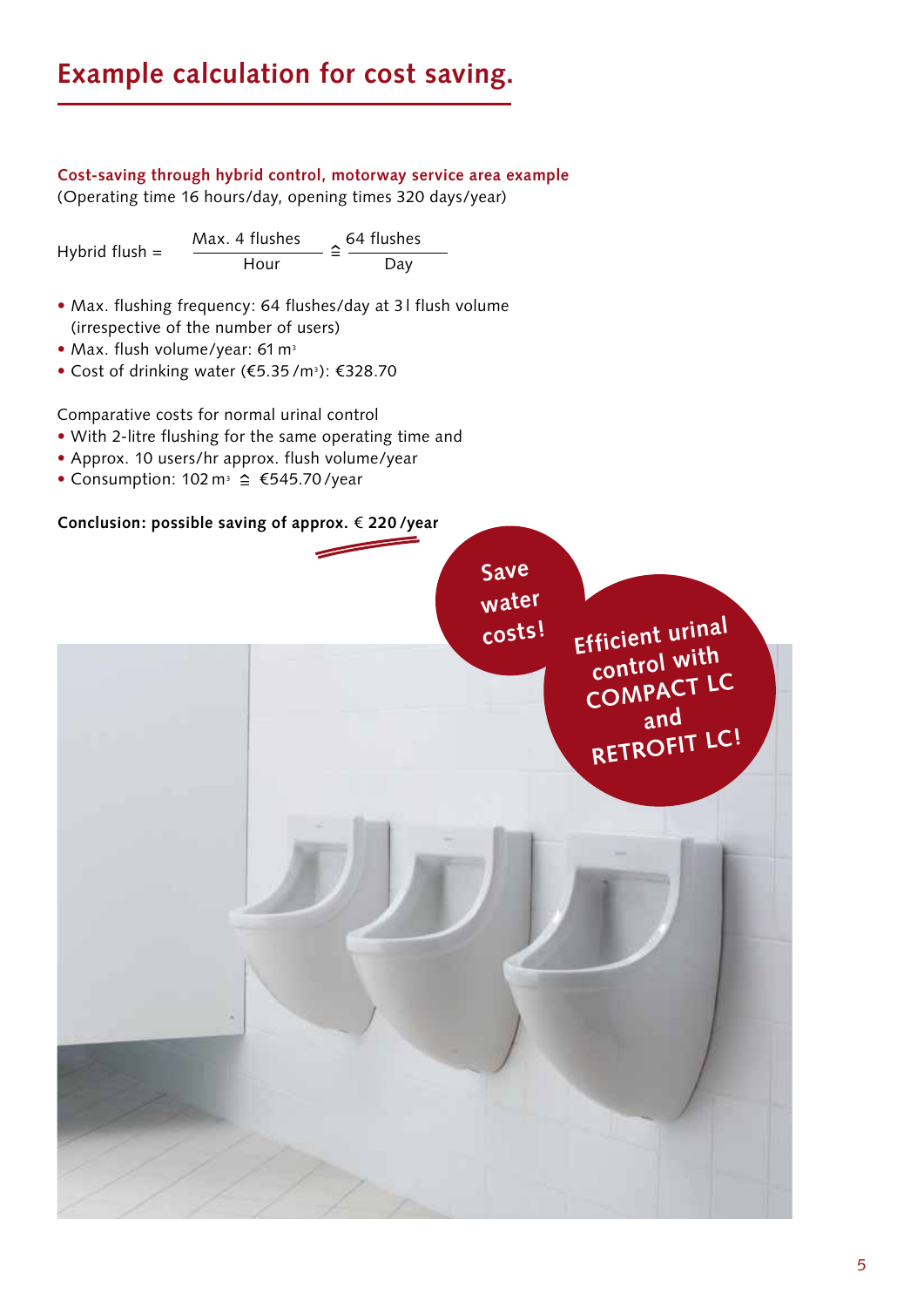# **Programming via reed contact (accessories).**

# **COMPACT LC – urinal control**



# **Programming**

## **3 flush programs**

| 1. Economy program                                                   | 1-litre flush* |  |  |
|----------------------------------------------------------------------|----------------|--|--|
| 2. Factory setting                                                   | 2-litre flush* |  |  |
| *With stagnation flush (24 hours after last use) and stadium program |                |  |  |

*(where there are more than 2 users within 5 minutes, there is one flush a minute)*

### **3. Hybrid flush**

1 x 3-litre flush 15 minutes after the last use. Suitable for urinals with a sealing liquid.

**Additional functions** (active for all 3 flush programs)

- Overflow protection: no flush if bowl is blocked
- Siphon is protected against drying out (automatic re-flushing if water level too low)

| <b>Technical data</b> |                              |  |
|-----------------------|------------------------------|--|
| Flow pressure         | $0.8 - 5.0$ bar              |  |
| Flow rate             | 0.31/s                       |  |
| Noise class           | I (test mark: PA-IX 18779/I) |  |
| Mains operation       | 100 - 240 V, 50 - 60 Hz      |  |
| Battery operation     | $4 \times 1.5$ V AA          |  |
| Fittings connection   | DN 15 G 1/2 AG               |  |

| <b>COMPACT LC</b>                     |                       |  |
|---------------------------------------|-----------------------|--|
| Pre-assembled set - battery operation | Item no. 01 196 00 99 |  |
| Pre-assembled - mains operation       | Item no. 01 197 00 99 |  |
| COMPACT II urinal roughing-in set     | Item no. 01 193 00 99 |  |
| MONTUS COMPACT LC urinal module       | Item no. 03 283 00 99 |  |
| MONTUS COMPACT II urinal module       | Item no. 03 075 00 99 |  |
| <b>EDITION LC urinal front cover</b>  | Item no. 23 080 28 99 |  |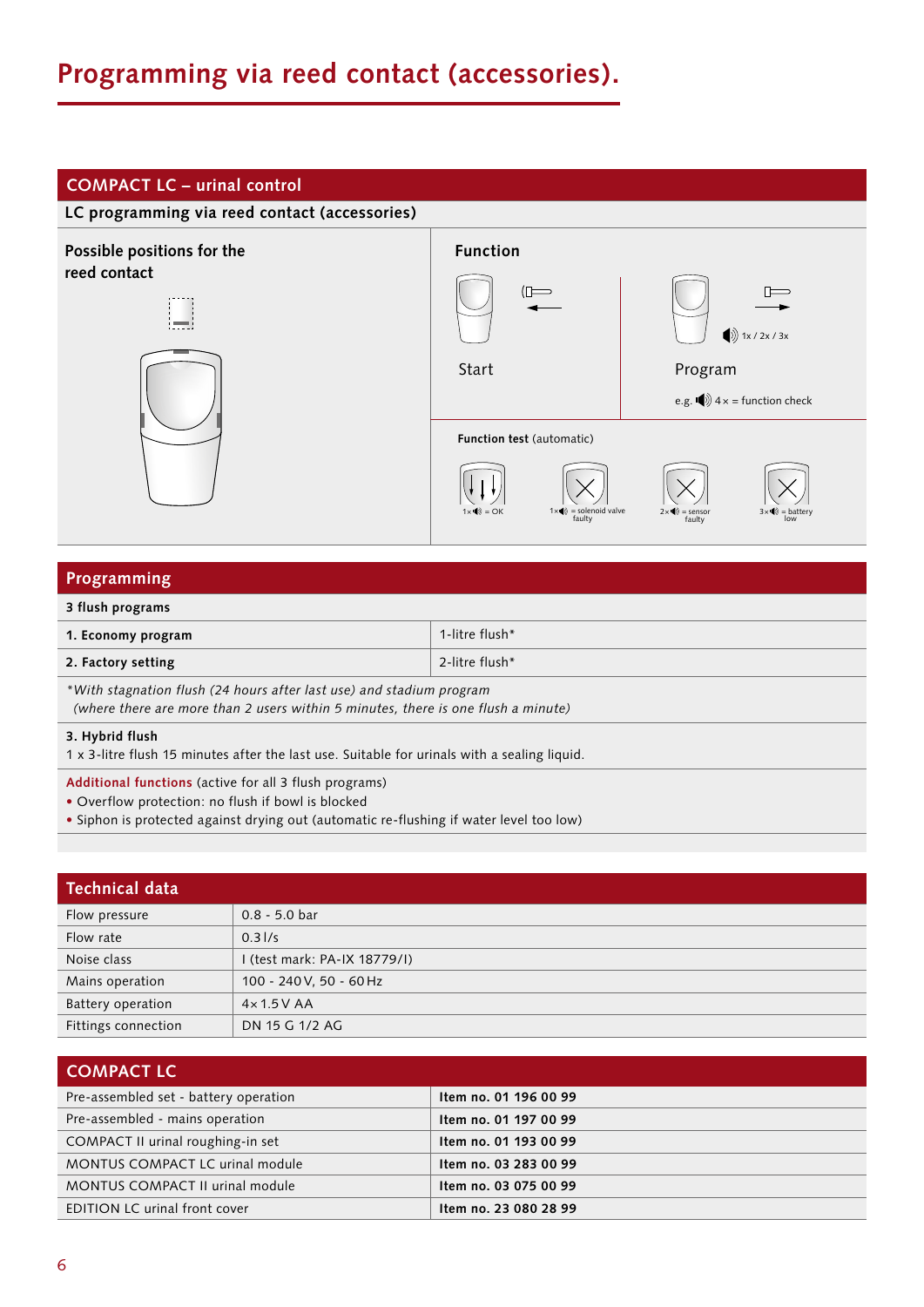

# **Accessories:**



MONTUS urinal module with COMPACT II LC



MONTUS urinal module with COMPACT II



COMPACT LC reed contact



# **Installation.**

The tried and tested COMPACT II roughing-in set and the MONTUS urinal modules can be used for the COMPACT LC urinal control. The electronic module and power supply components (mains adapter or battery compartment) can easily be integrated into the roughing-in set.

The LC sensor is fitted into the supplied siphon ex works and checked for leaks. The roughing-in set can for example be installed in the wall above the urinal bowl or up to 2.5 m away from the sensor (e.g. ceiling, maintenance passage).

- 1 Siphon with LC sensor is included in the scope of delivery.
- 2 Reed contact for mounting on the inner part of the ceramics. With trigger marking point for programming (accessories)



EDITION LC urinal front cover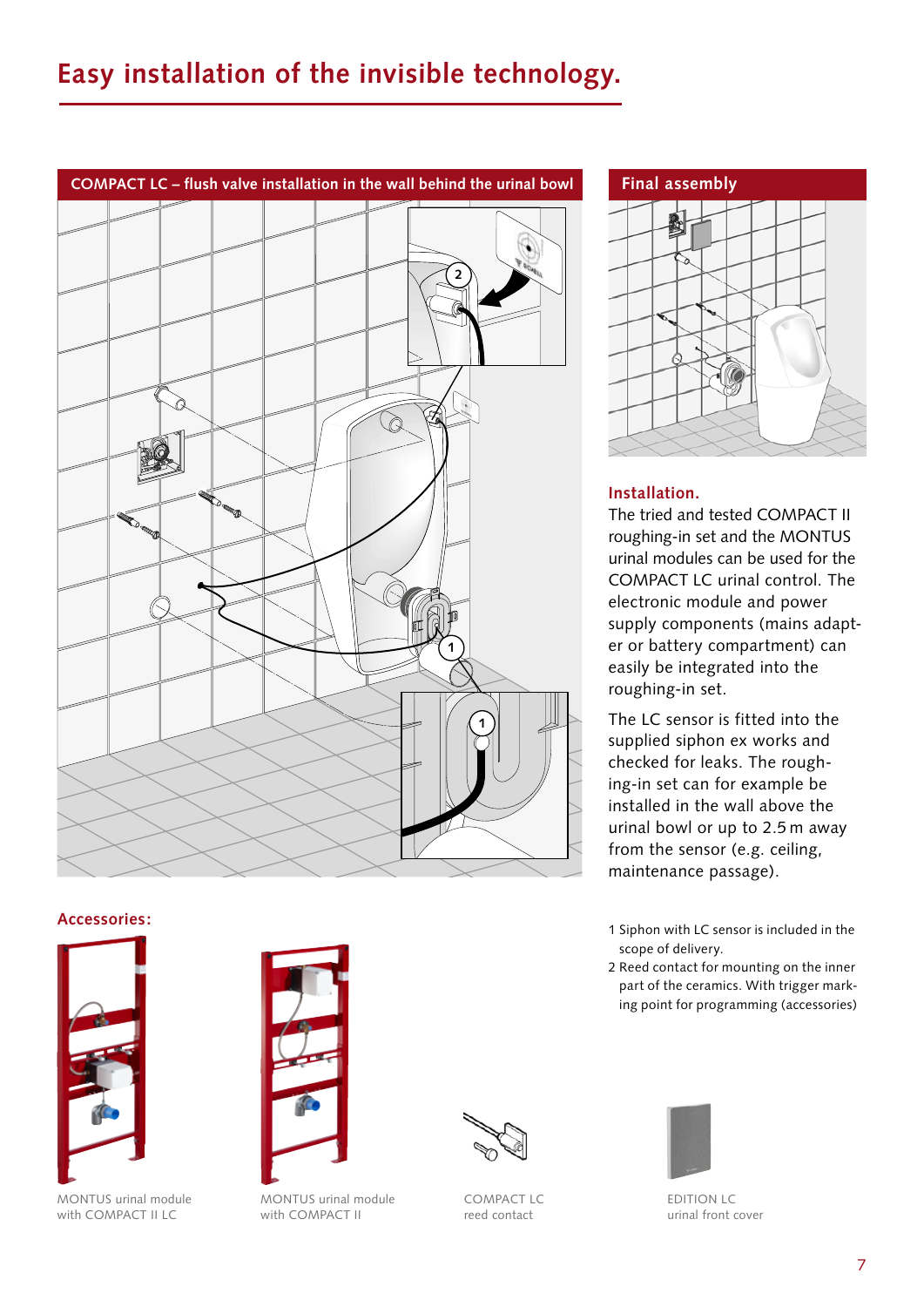# **RETROFIT LC – ideal for refurbishment**

# **Versatile use**

Ideally suited for renovation, refurbishment and difficult installation situations

# **Optimum cleanliness**

Flushing is automatically actuated after each use

# **Easy installation**

Special supply set and clever installation kit makes fitting particularly easy





# **Maximum hygiene**

Contact-free actuation ensures hygiene safety for the user

# **Secure protection against vandalism**

No weak points due to concealed placement of fitting, sensor and battery

# **Controlled water level**

Blockages of the siphon or low water level are detected and fitting reacts accordingly

**Responsibility for health. Made in Germany** www.schell.eu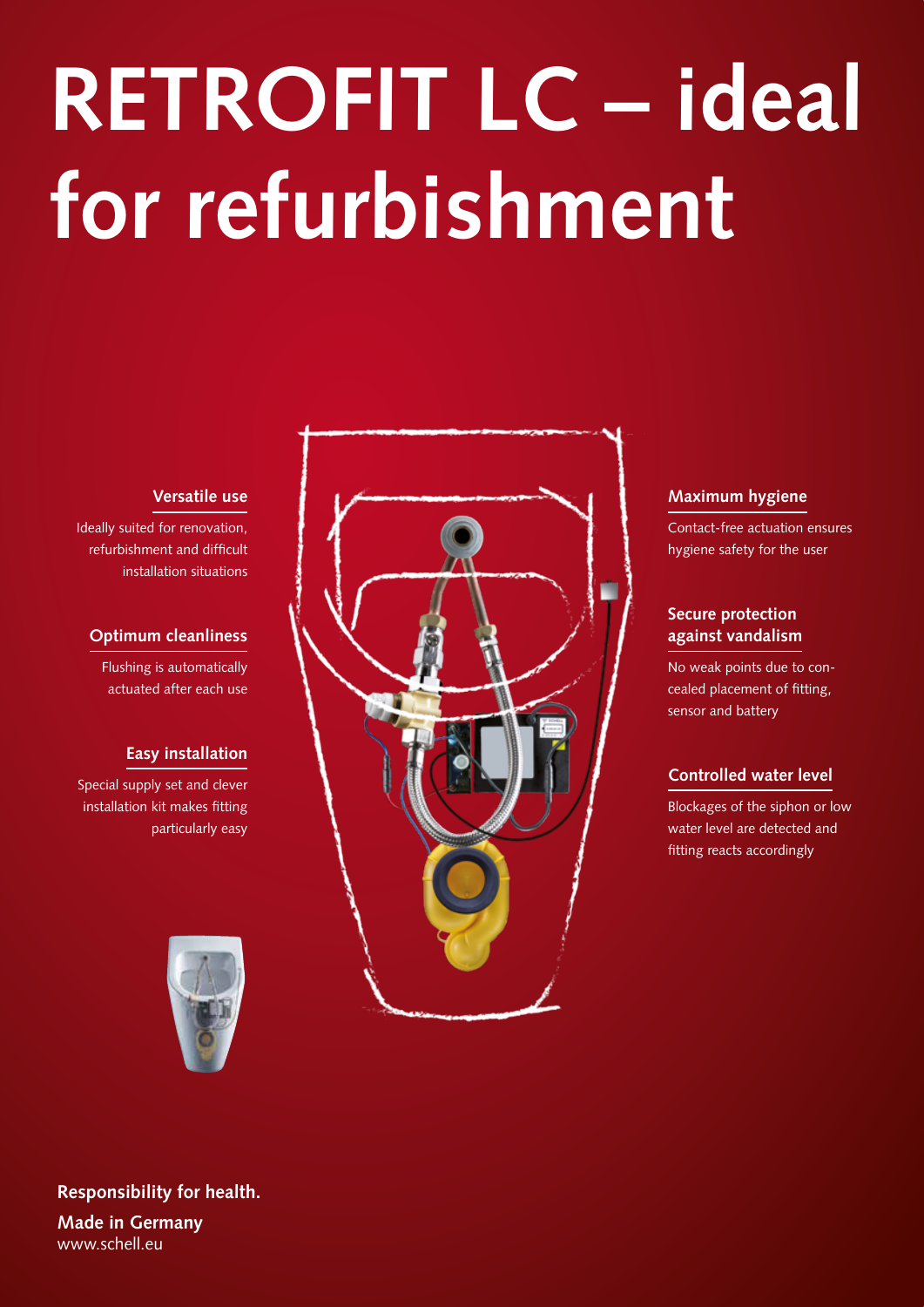RETROFIT LC is the versatile siphon flush control for vandal-resistant installation behind the sanitary ceramics. Thanks to battery operation, it is particularly suitable for the refurbishment of existing systems. The special supply set and the clever installation kit ensure easy fitting.

# **Product features:**

- Siphon flush control that is versatile to use for installation behind the sanitary ceramics
- Urinal siphon with factory-fitted, encapsulated LC sensor
- Corrosion-proof sensor with flow and temperature detection in the siphon water
- E-module and battery compartment (item no. 01 285 00 99)
- Special supply set and complete installation kit
- Isolating valve G 1/2 IG × G 3/4 AG included
- 3 flushing programs 3 servicing programs 1 diagnostic program\* (function check)
- Odour trap monitoring, even at low water level
- Automatic flush stop if drain pipes blocked
- Acoustic signal when battery charge is low
- \* Setting and diagnostic program are carried out via reed contact and magnetic key (accessories)



Ideally suited for renovation and refurbishment, as well as for difficult installation situations E-module and solenoid valve, including plastic water line and flexible hose to trigger flushing, are placed in the urinal bowl.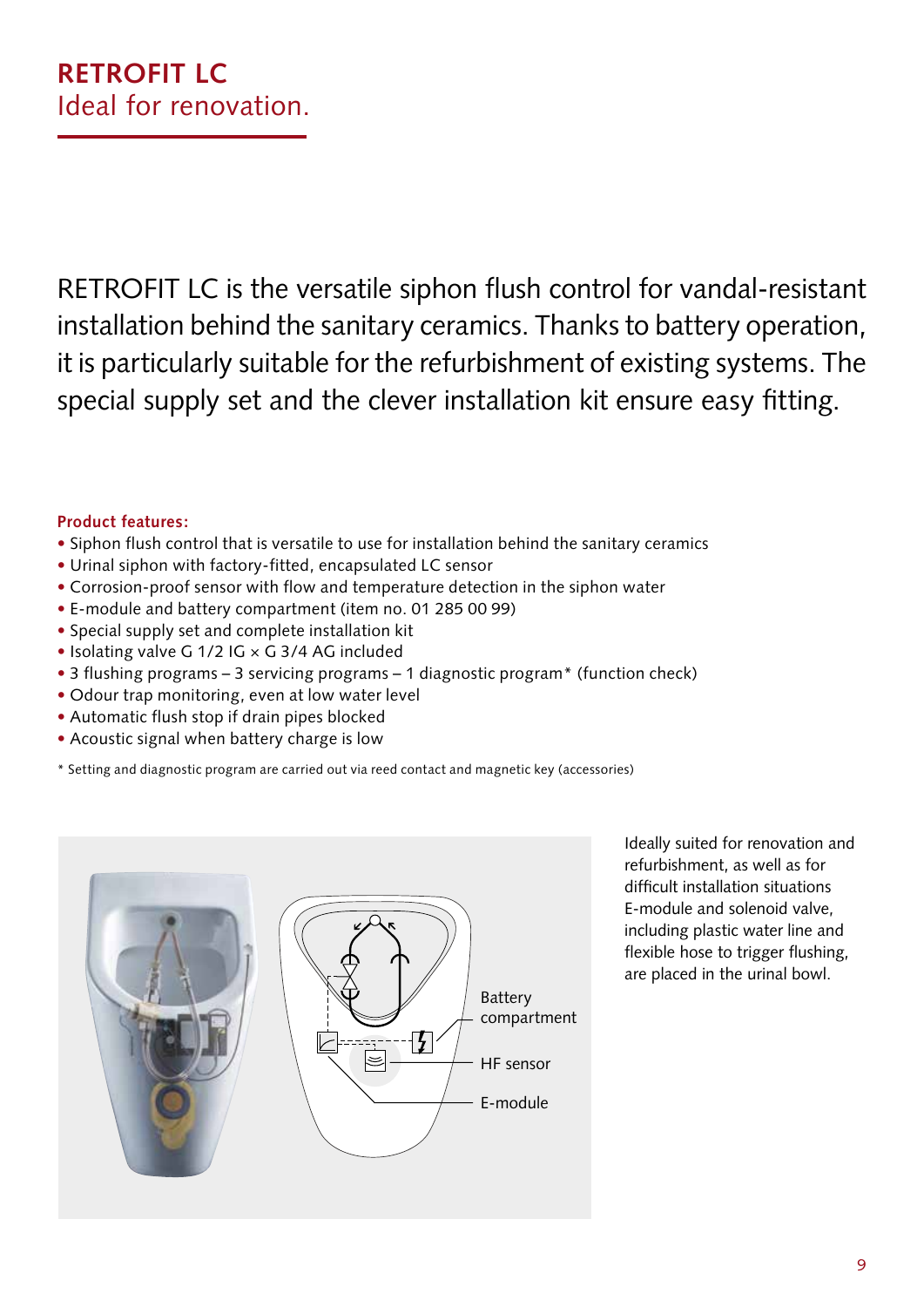# **Overview of advantages:**

- Ideal for renovating existing sanitary systems
- Easy installation thanks to special supply set and clever installation kit
- Invisible installation
- Siphon/sensor factory checked
- Ready for use immediately after installation
- Hygienic, vandal-proof control
- Contact-free actuation
- Precise user detection via sensitive sensor technology, even with deposits
- Can easily be programmed via reed contact (accessories)
- Protection against siphon drying out and odour build-up
- Integrated overflow protection if siphon is blocked
- Stagnation and cleaning flush to maintain hygiene
- Water-saving thanks to automatic stadium mode and economy program if required (see also example calculation of water cost saving on page 5)

# **Areas of application:**

- Catering
- Hotels
- Sports facilities and stadiums
- Airports
- Administration buildings
- Industry and commerce
- Hospitals and care facilities
- Motorway service areas and camping sites
- etc.

\* Setting and diagnostic program are carried out using reed switch and magnetic key (accessories)



**Compact installation makes refurbishmen<sup>t</sup> easy**

Suitable for the following porcelain urinal bowls:

- KERAMAG: Aller, Public Line, Renova
- VILLEROY & BOCH: Magnum, Subway, Arriba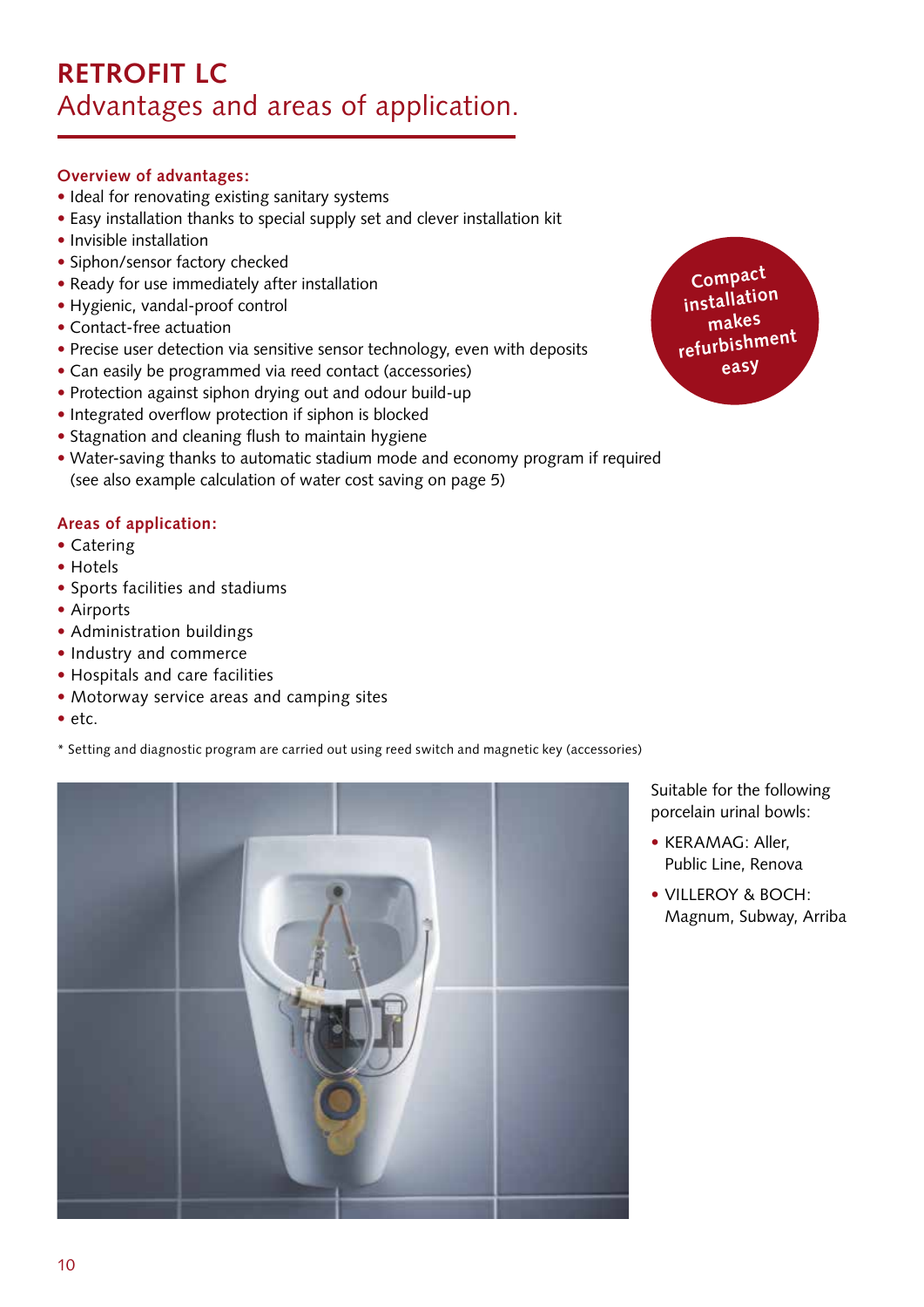# **Programming via reed contact (accessories).**

# **RETROFIT LC – urinal control**



# **Programming**

## **3 flush programs**

| 1. Economy program                                                      | 1-litre flush* |  |
|-------------------------------------------------------------------------|----------------|--|
| 2. Factory setting                                                      | 2-litre flush* |  |
| $*$ With stagnation fluch (24 hours ofter lest use) and stadium program |                |  |

*\*With stagnation flush (24 hours after last use) and stadium program (where there are more than 2 users within 5 minutes, there is one flush a minute)*

### **3. Hybrid flush**

1 x 3-litre flush 15 minutes after the last use. Suitable for urinals with a sealing liquid.

- **Additional functions** (active for all 3 flush programs)
- Overflow protection: no flush if bowl is blocked
- Siphon is protected against drying out (automatic re-flushing if water level too low)

| <b>Technical data</b> |                            |  |
|-----------------------|----------------------------|--|
| Flow pressure         | $0.8 - 5.0$ bar            |  |
| Flow rate             | 0.31/s                     |  |
| Noise class           | (test mark: PA-IX 18779/I) |  |
| Mains operation       | 100 - 240 V, 50 - 60 Hz    |  |
| Battery operation     | $4 \times 1.5$ V AA        |  |
| Fittings connection   | DN 15 G 1/2 AG             |  |

| <b>RETROFIT LC</b>                                    |                       |
|-------------------------------------------------------|-----------------------|
| SCHELL RETROFIT LC urinal control - battery operation | Item no. 01 285 00 99 |
| COMPACT LC reed contact with magnetic key             | Item no. 01 529 00 99 |